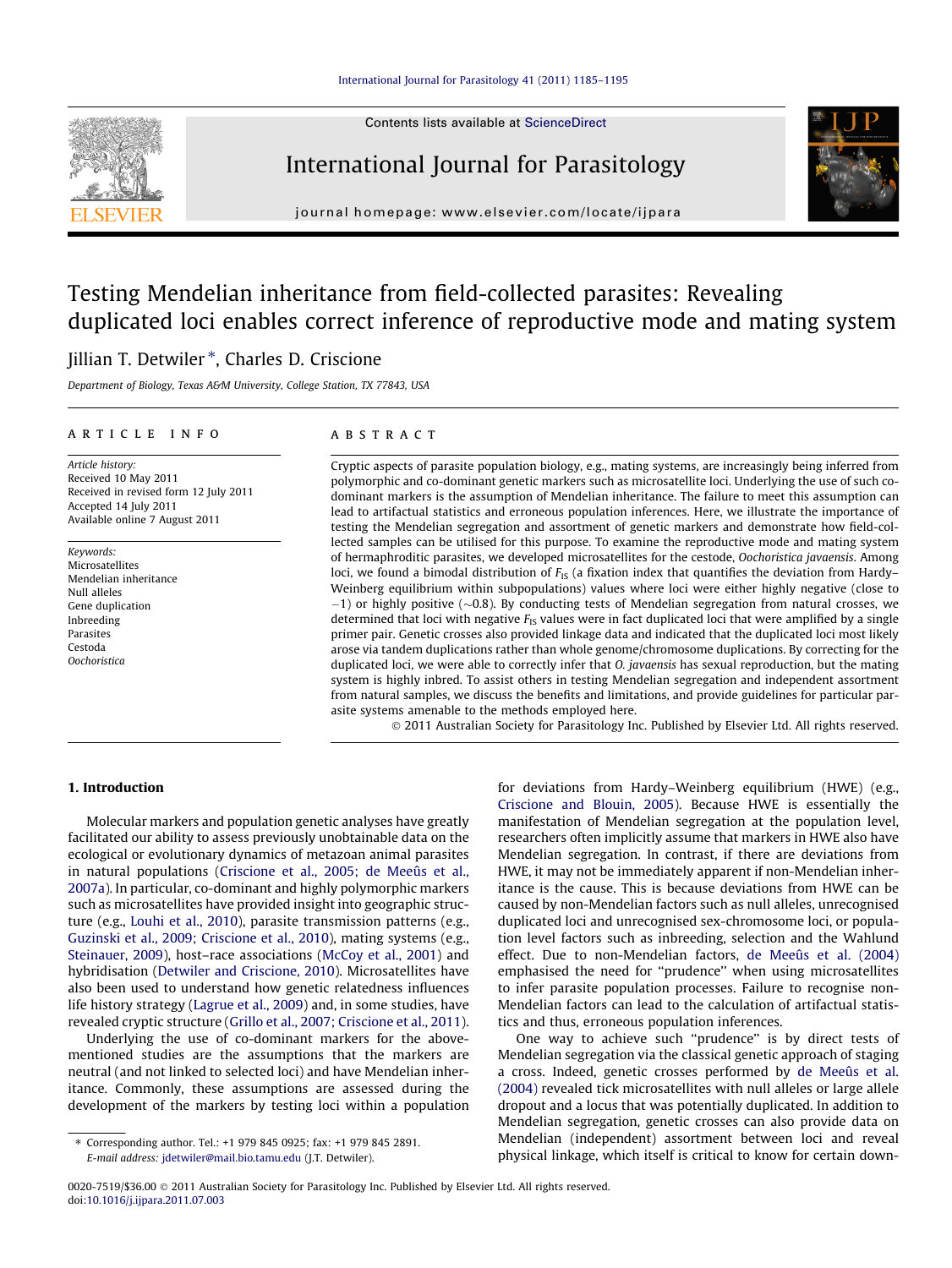<span id="page-1-0"></span>stream applications that examine mating systems (e.g., [Shaw et al.,](#page-10-0) [1981; Ritland, 2002\)](#page-10-0). Despite the utility of genetic crosses to aid in the assessment of co-dominant markers, we are aware of only three species of metazoan parasites of animals where genetic crosses were used to statistically test Mendelian inheritance of microsatellite loci: the ticks Ixodes ricinus [\(de Meeûs et al., 2004;](#page-10-0) [Røed et al., 2006](#page-10-0)) and Bothriocroton hydrosauri ([Guzinski et al.,](#page-10-0) [2008\)](#page-10-0), and the blood fluke Schistosoma mansoni ([Criscione et al.,](#page-10-0) [2009\)](#page-10-0). Understandably, two factors may explain the paucity of crosses. First, parental and offspring genotypes are needed. Obtaining genotypes for both parents and offspring can be invasive or impossible for many important pathogens of humans or valuable domestic animals. In addition, the small size of parasite eggs or larvae may preclude the genotyping of multiple loci per individual offspring and thus may require hundreds of offspring to test just 10–20 loci. To some degree, solutions to the latter problem have improved and newer protocols have shown that reliable multilocus genotypes can be obtained from individual parasite larvae (e.g., [Sorensen et al., 2006; Steinauer et al., 2008; Valentim et al.,](#page-10-0) [2009\)](#page-10-0). Second, the life cycle complexity of many parasites may be an obstacle to staging crosses (e.g., maintaining hosts in the laboratory). However, this latter problem can be circumvented in some parasites, primarily endoparasites that are found at low intensities of infection, by sampling parents and their offspring from naturally infected hosts. Because adult endoparasites are present within a closed mating system, i.e., individuals cannot mate with parasites in other hosts, genetic crosses in nature can easily be recognised and exploited. As a case in point, an adult hermaphroditic fluke or tapeworm that is alone in a host must mate with itself to produce offspring.

Here, we illustrate how the ability to test for Mendelian inheritance in parasite samples collected from natural populations enabled the correct inference of the parasite's mating system. In the tapeworm Oochoristica javaensis, we observed highly variable  $F_{IS}$  (an index of the inbreeding of individuals resulting from the non-random union of gametes within a subpopulation) values among microsatellite loci.  $F_{IS}$  quantifies the deviation from HWE with negative values indicating an excess of heterozygotes, and positive values indicating an excess of homozygotes (see [de Meeûs](#page-10-0) [et al., 2007a](#page-10-0) for a thorough explanation). By conducting tests of Mendelian inheritance with offspring from natural crosses, we could test whether non-Mendelian factors or the reproductive mode/mating system were responsible for the departures from HWE. Correct inference of population level processes would not have been possible without tests of Mendelian segregation that identified duplicated loci. In addition, we were able to test for non-random assortment between loci and in one cross, provide estimates of recombination among physically linked loci. These linkage data suggest that the duplicated loci are tandem repeats and not the result of whole genome or chromosome duplications. To assist others in testing Mendelian inheritance from natural parasite samples, we discuss the benefits and limitations, and provide guidelines for particular parasite systems amenable to the methods employed here.

#### 2. Materials and methods

#### 2.1. Study system

Oochoristica javaensis is a cestode found in the intestines of geckos. It was first described from geckos in Indonesia ([Kennedy](#page-10-0) [et al., 1982\)](#page-10-0), but has also been recovered from an invasive gecko species in the United States ([Criscione and Font, 2001b\)](#page-10-0). This hermaphroditic parasite sexually matures and mates within the intestine of the gecko. Gravid proglottids (cestode segments that contain eggs) are released into the environment with the host's faeces. An intermediate host consumes the eggs, which then develop within the body cavity into the larval stage or metacestode (precysticercus). The life cycle is perpetuated when the gecko consumes the invertebrate host, which is unknown in nature. However, the red flour beetle, Tribolium castaneum, is a suitable intermediate host in the laboratory ([Criscione and Font, 2001a](#page-10-0)).

#### 2.2. Microsatellite library development

A microsatellite library was developed from the genomic DNA of a single O. javaensis cestode using a universal linker and ligation procedure described by [Hamilton et al. \(1999\)](#page-10-0) and modified by [Grant and Bogdanowicz \(2006\).](#page-10-0) Enrichment of the library was with the same set of dimeric, trimeric and tetrameric oligonucleotide repeats as [Barnett et al. \(2008\)](#page-10-0). Library construction and sequencing of clones was conducted by S. Bogdanowicz at the Evolutionary Genetics Core Facility at Cornell University, USA. A total of 184 colonies from the enriched library were sequenced, but there were only 54 unique microsatellite loci. Of these, primers were designed for 44 loci with sufficient flanking regions and desirable repeat motifs/lengths using PRIMER 3 [\(Rozen and Skaletsky, 2000](#page-10-0)).

#### 2.3. Obtaining cestodes for genetic analysis

Mediterranean geckos, Hemidactylus turcicus, were collected from buildings mostly within College Station, Texas, USA, but a few came from other locations to screen for geographic variation (Supplementary Table S1). Cestodes were removed from the intestine during dissection and placed in 70% ethanol. The anterior region (neck and scolex) was used to obtain individual genotypes for population analysis of adult worms and to determine the parent genotypes in the cross data to test Mendelian inheritance. To avoid allelic contamination from potential outcrossing partners, the scolex region was used because it does not contain mature proglottids (the repeated reproductive segments of a tapeworm) that might have outcrossed sperm. Genotypes of offspring were used to investigate the Mendelian segregation of single loci and to test the association and potential linkage between loci. Offspring were collected at two different life stages. Most of the analyses were based on the metacestode stage because this stage provided ample amounts of good quality DNA for microsatellite genotyping. To obtain metacestodes, live adult cestodes with gravid proglottids were examined under a compound microscope at  $200 \times$  for the presence of oncospheres with hooks. If gravid proglottids were present, eight gravid proglottids were placed in a 35 mm  $\times$  10 mm well dish with filter paper lining the bottom and lightly covered in white flour. Ten T. castaneum beetles were then placed in the well dish and allowed to feed on the proglottids ([Criscione and Font,](#page-10-0) [2001a\)](#page-10-0). After 20 days, beetles were dissected and metacestodes were removed and stored in 70% ethanol. In one cross, we also tested whether we could directly genotype offspring from the oncosphere stage (larvae inside the eggs). Forceps were used to tease out the oncospheres from the gravid proglottids after the adult worm had been stored in ethanol.

#### 2.4. DNA extraction and microsatellite genotyping

DNA was extracted from all three tissue types with 5% chelex containing 0.2 mg/mL proteinase K. The extract volume for the scolex, metacestode and oncosphere was 200, 100 and 50 µl, respectively. Samples were incubated at 56  $\degree$ C for 2 h and then boiled at  $100$  °C for 8 min.

We used the M13 method to genotype where a M13 oligonucleotide (TGTAAAACGACGGCCAGT) was added to the 5'-end of the forward primer ([Schuelke, 2000](#page-10-0)). To reduce polyadenylation,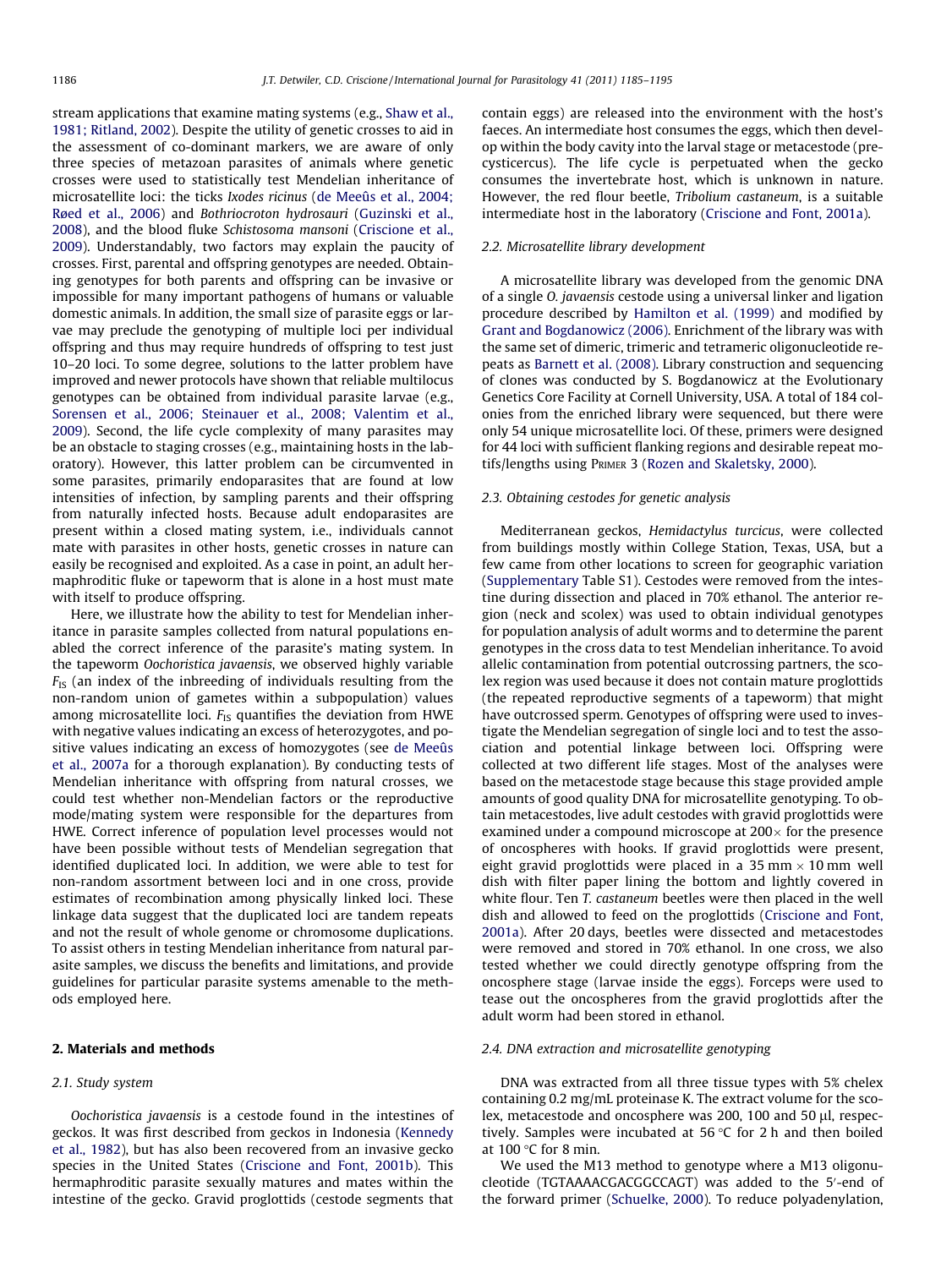<span id="page-2-0"></span>a 5' sequence tag (GTTTCTT) was added to the reverse primer. PCR amplifications were performed in 15 ul reaction volumes containing 1.5 mM MgCl<sub>2</sub>,  $1 \times$  buffer (50 mM KCl, 10 mM Tris–Cl, 0.1% Triton X-100), 0.2 mM each of dNTP, 0.08  $\mu$ m M13-forward primer, 0.16 µm reverse primer, 0.16 µm fluorescent-labelled M13 primer (Applied Biosystems: FAM, VIC, NED or PET), and  $0.05$  U/ $\mu$ l NEB-Taq polymerase (New England BioLabs). The amount of chelex-extracted genomic DNA from scoleces and metacestodes was  $2.4 \mu$ l, and 5  $\mu$ l for oncospheres. The thermocycler profile was 94 °C for 5 min, followed by 31 cycles of  $94^{\circ}$ C for 30 s, 56  $^{\circ}$ C for 45 s, 65 °C for 45 s, and then nine cycles of 94 °C for 30 s, 53 °C for 45 s, 65 °C for 45 s, followed by an extension at 65 °C for 10 min. Fragments were visualised on a 3730xl 96-Capillary Genetic Analyzer with 500 LIZ size standard at the DNA Analysis Facility on Science Hill at Yale University, USA. Alleles were scored and manually inspected with Genotyper 3.7 (Applied Biosystems). For quality control, we regenotyped 5% of the adult dataset and independently scored the adult genotypes. We found no discrepancies.

#### 2.5. Population analyses

The polymorphism of loci was screened in an initial subset of our samples from across at least three geographic locations (for sample sizes see Supplementary Table S1). Fourteen of these loci amplified, but showed no allelic variation in these initial screens. Thus, these 14 loci were removed from further analyses. For the remaining 30 loci, population-level patterns and measures of genetic diversity were conducted with 138 O. javaensis collected from 32 gecko hosts from within College Station ( $\sim$ 15 km<sup>2</sup> total sampled area). Observed heterozygosity ( $H_{\rm O}$ ; 1 – Q $_{\rm intra}$ ) was calculated in Genepop 4.0 [\(Rousset, 2008\)](#page-10-0). Gene diversity  $(H<sub>S</sub>)$  was calculated with FSTAT 2.9.3 [\(Goudet, 1995](#page-10-0)) using Nei's unbiased estimator. Weir and Cockerham's estimator of  $F_{IS}$  (per locus and multilocus) was computed with SPAGEDI 1.3 ([Hardy and Vekemans, 2002](#page-10-0)). Deviations from HWE per locus and multilocus were tested by permutating alleles among individuals 20,000 times in Spagedi (Table 1).

Table 2 lists 12 loci that show evidence of duplication, i.e., a single primer pair amplified two loci (11 of these were confirmed with cross data; see Section [3\)](#page-4-0). To estimate  $F_{IS}$  on these duplicated loci as if they were single copy, individuals with more than two alleles at a locus (e.g., a heterozygote at both of the loci would appear with four alleles from a single primer pair) were counted as missing data at that locus. We recognise that this is not a "real" estimate of  $F_{\text{IS}}$ , but in practise if loci are not recognised as duplicated one might conclude samples with >2 alleles were unreliable for scoring (see Section [4\)](#page-6-0). Furthermore, the analyses in Table 2 are not meant to be a reflection of any real biological process, but rather serve to illustrate the effects of unrecognised duplicated loci on  $F_{IS}$  when they are analysed as a single locus. For some of the duplicated loci, we could confirm segregation patterns in the population (via the cross data; see Section [3\)](#page-4-0), and thus estimate biologically relevant  $F_{IS}$  values for one or both of the loci in the co-amplified pair [\(Table](#page-3-0) [3](#page-3-0)). For loci with polymorphism within College Station, we estimated a multilocus  $F_{IS}$  in Spacepi and tested for genotypic disequilibrium between pairs of loci using GENEPOP with Markov chain parameters of 5,000 dememorisations, 5,000 batches and 5,000 iterations. These latter tests included 15 single copy loci (Table 1) and six corrected loci from duplicated markers so that we could ascertain segregation on a per locus basis ([Table 3](#page-3-0)).

## 2.6. Tests of Mendelian inheritance in samples collected from natural populations

In total, field-collected cestodes from six hosts (A–F; see Table 2) were used to generate the cross data. All crosses originated from College Station, except those from Host C, which came from Baton

#### Table 1

Measures of genetic diversity for single copy loci that showed polymorphism (>1 allele) either among locations<sup>a</sup> or within College Station, Texas, USA. Loci for which Mendelian segregation was confirmed from cross data are shown in bold. Observed heterozygosity,  $H_0$ ; expected heterozygosity,  $H_S$ ; local fixation index,  $F_{IS}$ , estimated from 138 cestodes from College Station.

| Locus               | Total alleles<br>across all<br>locations <sup>a</sup> ( $n = 192$ ) | No. of alleles<br>in College<br>Station ( $n = 138$ ) | $H_{\Omega}$ | $H_{S}$  | $F_{1S}$           |
|---------------------|---------------------------------------------------------------------|-------------------------------------------------------|--------------|----------|--------------------|
| di001               | 2                                                                   | $\overline{2}$                                        | 0.051        | 0.378    | 0.866c             |
| di008               | 3                                                                   | 3                                                     | 0.051        | 0.350    | 0.855c             |
| di011               | $\overline{2}$                                                      | 2                                                     | 0.123        | 0.487    | 0.747c             |
| di030               | 4                                                                   | 2                                                     | 0.044        | 0.270    | 0.839 <sup>c</sup> |
| di032               | 3                                                                   | $\overline{2}$                                        | 0.044        | 0.359    | 0.879 <sup>c</sup> |
| di033               | 3                                                                   | $\overline{2}$                                        | 0.043        | 0.280    | 0.845 <sup>c</sup> |
| di035               | $\overline{2}$                                                      | $\overline{2}$                                        | 0.044        | 0.492    | 0.911 <sup>c</sup> |
| di046               | 3                                                                   | 2                                                     | 0.087        | 0.476    | 0.817 <sup>c</sup> |
| di068               | 4                                                                   | 3                                                     | 0.080        | 0.436    | 0.817c             |
| di073               | 3                                                                   | $\overline{2}$                                        | 0.101        | 0.491    | 0.793c             |
| di078               | 3                                                                   | 3                                                     | 0.065        | 0.350    | 0.814 <sup>c</sup> |
| di094               | 3                                                                   | $\overline{2}$                                        | 0.044        | 0.359    | 0.879 <sup>c</sup> |
| di097               | 2                                                                   | 2                                                     | 0.073        | 0.183    | 0.605 <sup>c</sup> |
| di109               | $\overline{2}$                                                      | 2                                                     | 0.065        | 0.445    | 0.853c             |
| tri001              | 3                                                                   | $\overline{2}$                                        | 0.036        | 0.129    | 0.719 <sup>c</sup> |
| tri007 <sup>b</sup> | $\overline{2}$                                                      | 1                                                     | $\Omega$     | $\Omega$ | NA                 |
| tri022 <sup>b</sup> | $\overline{2}$                                                      |                                                       | $\theta$     | $\Omega$ | NA                 |

NA, not applicable.

Locations were within the USA states Louisiana, Alabama and Texas.

**b** These two loci were monomorphic in College Station, Texas, but had another allele present in a different geographic location. Even though Mendelian segregation has not been tested for these two markers, we included them as single copy loci as all genotyped individuals only showed a single peak.

Statistical significance at  $P < 0.0001$ .

#### Table 2

Measures of genetic diversity for duplicated loci when treated as single copy loci (see Section [3.2](#page-5-0) for explanation). Loci for which cross data support the conclusion of duplicated loci are shown in bold. Observed heterozygosity,  $H_0$ ; expected heterozygosity,  $H_S$ ; local fixation index,  $F_{IS}$ , estimated from 138 cestodes from College Station, Texas, USA.

| Locus  | Total alleles<br>across all<br>locations <sup>a</sup> ( $n = 192$ ) | No. of alleles<br>in College<br>Station ( $n = 138$ ) | $H_{\Omega}$ | $H_{S}$  | $F_{\rm IS}{}^{\rm b}$ |
|--------|---------------------------------------------------------------------|-------------------------------------------------------|--------------|----------|------------------------|
| di005  | 3                                                                   | 1                                                     | $\Omega$     | $\Omega$ | <b>NA</b>              |
| di019  | 6                                                                   | 4                                                     | 1.00         | 0.581    | $-0.721$ <sup>c</sup>  |
| di044  | 5                                                                   | 4                                                     | 1.00         | 0.742    | $-0.348$ <sup>c</sup>  |
| di047  | $\overline{2}$                                                      | $\overline{2}$                                        | 1.00         | 0.500    | $-1.00c$               |
| di069  | 5                                                                   | 3                                                     | 0.993        | 0.507    | $-0.957$ <sup>c</sup>  |
| di086  | 4                                                                   | $\overline{2}$                                        | 1.00         | 0.500    | $-1.00c$               |
| di102  | $\overline{2}$                                                      | $\overline{2}$                                        | 0.906        | 0.496    | $-0.827c$              |
| di131  | 8                                                                   | 6                                                     | 1.00         | 0.602    | $-0.660c$              |
| di140  | 3                                                                   | 3                                                     | 1.00         | 0.611    | $-0.636c$              |
| tet007 | $\overline{4}$                                                      | 3                                                     | 0.242        | 0.399    | 0.392 <sup>c</sup>     |
| tet009 | $\overline{2}$                                                      | $\overline{2}$                                        | 1.00         | 0.500    | $-1.00c$               |
| tet012 | 4                                                                   | 4                                                     | 0.385        | 0.567    | 0.321 <sup>c</sup>     |

NA, not applicable.

<sup>a</sup> Locations were within the USA states Louisiana, Alabama, and Texas.

 $<sup>b</sup>$  In the calculation of  $F_{IS}$ , individuals with >2 alleles at a locus were considered</sup> missing data at that locus (see Section [2.4](#page-1-0) for explanation).

 $c$  Statistical significance at  $P < 0.0001$ .

Rouge, Louisiana, USA. In all crosses, offspring genotypes were generated from metacestodes. In Host A, we also repeated tests on three loci, but using oncospheres from the single parent worm (Parent A-1.1; see Table 2 for a description of maternal parental identification codes) present in this host (Table 2). Adult worms were first genotyped at the microsatellite loci to identify informative loci for offspring genotyping (sample sizes given in Table 2). We present methods for testing Mendelian segregation and independent assortment between pairs of loci for two different scenarios from field-collected hermaphroditic endoparasites: (i) parasites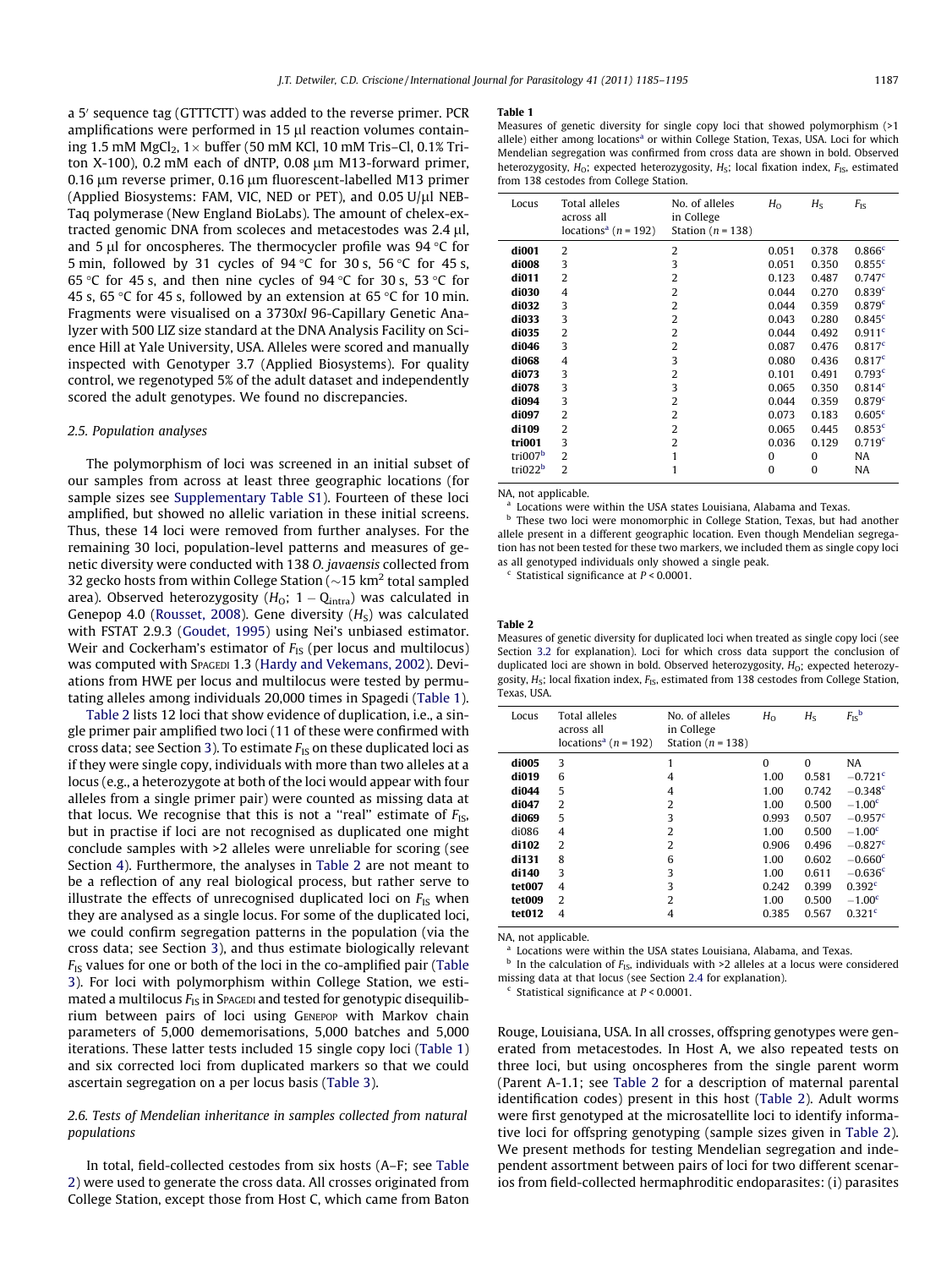<span id="page-3-0"></span>Measures of genetic diversity for co-amplified loci that are partitioned into single loci. Segregation of alleles for these duplicated loci was determined from genetic cross data [\(Table 5\)](#page-4-0). The two loci are distinguished with a  $-1$  or  $-2$  following the locus name. Observed heterozygosity,  $H_0$ ; expected heterozygosity,  $H_S$ ; local fixation index,  $F_{IS}$ , estimated from 138 cestodes from College Station, Texas, USA.

| Locus     | Total alleles<br>across all<br>locations <sup>a</sup> ( $n = 192$ ) | No. of alleles<br>in College<br>Station ( $n = 138$ ) | $H_{\Omega}$ | $H_{S}$ | $F_{\rm IS}$       |
|-----------|---------------------------------------------------------------------|-------------------------------------------------------|--------------|---------|--------------------|
| $di131-1$ | $\mathcal{P}$                                                       | 2                                                     | 0.000        | 0.015   | 1 <sup>b</sup>     |
| $di131-2$ | 6                                                                   | 5                                                     | 0.036        | 0.417   | 0.913 <sup>b</sup> |
| $di044-1$ | っ                                                                   | 2                                                     | 0.109        | 0.487   | 0.777 <sup>b</sup> |
| $di044-2$ | 3                                                                   | 2                                                     | 0.109        | 0.487   | 0.777 <sup>b</sup> |
| $di140-1$ | っ                                                                   | 2                                                     | 0.066        | 0.452   | $0.855^{b}$        |
| tet007-1  | ς                                                                   | 2                                                     | 0.043        | 0.381   | 0.886 <sup>b</sup> |
|           |                                                                     |                                                       |              |         |                    |

<sup>a</sup> Locations were within the USA states Louisiana, Alabama, and Texas.

 $<sup>b</sup>$  Statistical significance at  $P < 0.0001$ .</sup>

from single infections, i.e., one adult, and (ii) hosts with more than one adult parasite.

In the case of single worm infections, analyses are relatively straightforward. In a hermaphroditic organism that can self-fertilise, only loci that are heterozygous in the single parent are informative to test Mendelian segregation or independent assortment in the offspring of that parent. Thus, offspring were only genotyped at these parental heterozygous (or presumed heterozygous, see

Section [3](#page-4-0)) loci. Three hosts (A, B and E; [Table 2](#page-2-0)) had a single worm. A randomisation test of goodness-of-fit [\(http://udel.edu/~mcdon](http://udel.edu/~mcdonald/statrand.html)[ald/statrand.html;](http://udel.edu/~mcdonald/statrand.html) [McDonald, 2009](#page-10-0)) was used to test the expectations for three categories of genotypes: 50% heterozygote and 25% for each homozygote. To test the hypothesis of independent assortment, a randomisation test of goodness-of-fit was used to test the nine expected genotype categories of a double-heterozygote cross (e.g., RrBb  $\times$  RrBb: 6.25% RRBB, 12.5% RRBb, 6.25% RRbb, 12.5% RrBb, 25% RrBb, 12.5% Rrbb, 6.25% rrBB, 12.5% rrBb, 6.25% rrbb). This latter test assumes both markers have Mendelian segregation and independent assortment. We only performed independent assortment tests between loci if the loci had Mendelian segregation. Thus if significance was found, we could reject independent assortment (i.e., markers are likely physically linked). Significance in the above tests was assessed after 5,000 randomisations.

Single infections of hermaphroditic endoparasites also provide an excellent opportunity to generate impromptu genetic maps and estimate recombination frequencies (RFs) between markers. To illustrate this point, we conducted linkage map analysis with 11 loci using Parent A-1.1 (Tables 4 and 6). Linkage map analysis was done with JoinMap v4 software (van Ooijen, 2006, Kyzama BV, Netherlands). Data were coded according to the CP (outbreeder full-sib family) population type where the locus segregation type of the parental worm was designated hkxhk. Phase was unknown and estimated by the program. Linkage groups were generated with a recombination threshold of 30%. We used the Kosambi map-

#### Table 4

Cross data for single copy loci where Mendelian segregation was not rejected,  $P > 0.05$ . The letter refers to the host  $(A-F)$  and the numbers refer to the cestode parent out of the total number of parents within that host (e.g., 1.3 indicates the parent as one out of three total parents within that host). For comparison, parents with homozygous genotypes were reported, although Mendelian segregation could not be tested in their offspring (see [Fig. 1](#page-6-0) for explanation). Offspring were metacestodes (m) or oncospheres (o). The observed number of heterozygotes (Obs.  $N_{HE}$ ) and homozygotes (Obs.  $N_{HO}$ ) are provided. Two values are reported under  $N_{HO}$  if both homozygote categories (following allele order of parent genotypes) could also be tested. The P-values are determined with either exact (two categories) or randomisation (three categories) tests (see Section [2.5](#page-2-0)).

| Host-cestode parent | Locus  | Parent genotype | Total offspring (m or o) | Obs. $N_{\text{HE}}$     | Obs. $N_{HO}$            | $P(2$ -tailed)           |
|---------------------|--------|-----------------|--------------------------|--------------------------|--------------------------|--------------------------|
| $A-1.1$             | di001  | 120/122         | 69(m)                    | 35                       | 13, 21                   | 0.403                    |
| $C-1.3$             | di008  | 246/256         | 30 (m)                   | 15                       | 15                       | $\mathbf{1}$             |
| $C-2.3$             | di008  | 246/256         | 30 (m)                   | 13                       | 17                       | 0.585                    |
| $C-3.3$             | di008  | 256/256         | $\overline{\phantom{0}}$ | $\overline{\phantom{0}}$ | $\equiv$                 | $\equiv$                 |
| $C-1.3$             | di011  | 122/138         | 30 (m)                   | 14                       | 16                       | 0.856                    |
| $C-2.3$             | di011  | 122/122         | $\overline{\phantom{0}}$ | $\overline{\phantom{0}}$ | $\qquad \qquad =$        | $\overline{\phantom{a}}$ |
| $C-3.3$             | di011  | 122/122         |                          | $\overline{\phantom{0}}$ | $\overline{\phantom{a}}$ | $\overline{\phantom{0}}$ |
| $C-1.3$             | di030  | 233/245         | 30 (m)                   | 16                       | 14                       | 0.856                    |
| $C-2.3$             | di030  | 233/245         | 30 (m)                   | 16                       | 14                       | 0.856                    |
| $C-3.3$             | di030  | 245/245         | $\overline{\phantom{a}}$ | $\overline{\phantom{0}}$ | $\overline{\phantom{a}}$ | $\equiv$                 |
| $A-1.1$             | di032  | 257/269         | 68(m)                    | 28                       | 19, 21                   | 0.320                    |
| $A-1.1$             | di032  | 257/269         | 38(0)                    | 25                       | 4, 9                     | 0.0866                   |
| $B-1.1$             | di033  | 113/117         | 95 (m)                   | 49                       | 24, 22                   | 0.925                    |
| $A-1.1$             | di035  | 263/265         | 68(m)                    | 30                       | 25, 13                   | 0.080                    |
| $C-1.3$             | di046  | 356/362         | 30(m)                    | 18                       | 12                       | 0.362                    |
| $C-2.3$             | di046  | 356/362         | 30(m)                    | 13                       | 17                       | 0.585                    |
| $C-3.3$             | di046  | 356/356         | $\overline{a}$           | $\overline{\phantom{0}}$ | $\equiv$                 | $-$                      |
| $A-1.1$             | di046  | 356/360         | 69(m)                    | 30                       | 23, 16                   | 0.268                    |
| $A-1.1$             | di046  | 356/360         | 40(0)                    | 23                       | 11, 6                    | 0.379                    |
| $C-1.3$             | di068  | 214/216         | 30 (m)                   | 15                       | 15                       | $\mathbf{1}$             |
| $C-2.3$             | di068  | 214/216         | 30(m)                    | 13                       | 16                       | 0.711                    |
| $C-3.3$             | di068  | 214/214         | $\overline{\phantom{0}}$ | $\overline{\phantom{0}}$ | $\overline{\phantom{0}}$ | $\overline{\phantom{0}}$ |
| $A-1.1$             | di068  | 196/216         | 69(m)                    | 37                       | 11, 21                   | 0.205                    |
| $C-1.3$             | di073  | 235/251         | 30 (m)                   | 19                       | 11                       | 0.2                      |
| $C-2.3$             | di073  | 235/251         | 30(m)                    | 13                       | 17                       | 0.585                    |
| $C-3.3$             | di073  | 251/251         | $\overline{\phantom{0}}$ | $\overline{a}$           | $\overline{\phantom{a}}$ | $\equiv$                 |
| $A-1.1$             | di073  | 247/251         | 69(m)                    | 32                       | 15, 22                   | 0.429                    |
| $C-1.3$             | di078  | 265/273         | 30 (m)                   | 15                       | 15                       | $\mathbf{1}$             |
| $C-2.3$             | di078  | 265/265         | $\overline{\phantom{0}}$ | -                        | $\overline{\phantom{a}}$ | $\equiv$                 |
| $C-3.3$             | di078  | 265/265         | $\qquad \qquad -$        | $\overline{\phantom{0}}$ | $\overline{\phantom{0}}$ |                          |
| $A-1.1$             | di094  | 260/264         | 69(m)                    | 29                       | 21, 19                   | 0.399                    |
| $A-1.1$             | di097  | 161/163         | 69(m)                    | 34                       | 19, 16                   | 0.879                    |
| $A-1.1$             | di097  | 161/163         | 39(0)                    | 16                       | 14, 9                    | 0.290                    |
| $A-1.1$             | di109  | 202/204         | 69(m)                    | 35                       | 14, 20                   | 0.596                    |
| $D-1.2$             | tri001 | 289/289         | $\overline{a}$           | -                        | $\overline{\phantom{a}}$ | $\qquad \qquad -$        |
| $D-2.2$             | tri001 | 289/292         | 30 (m)                   | 15                       | 15                       | $\mathbf{1}$             |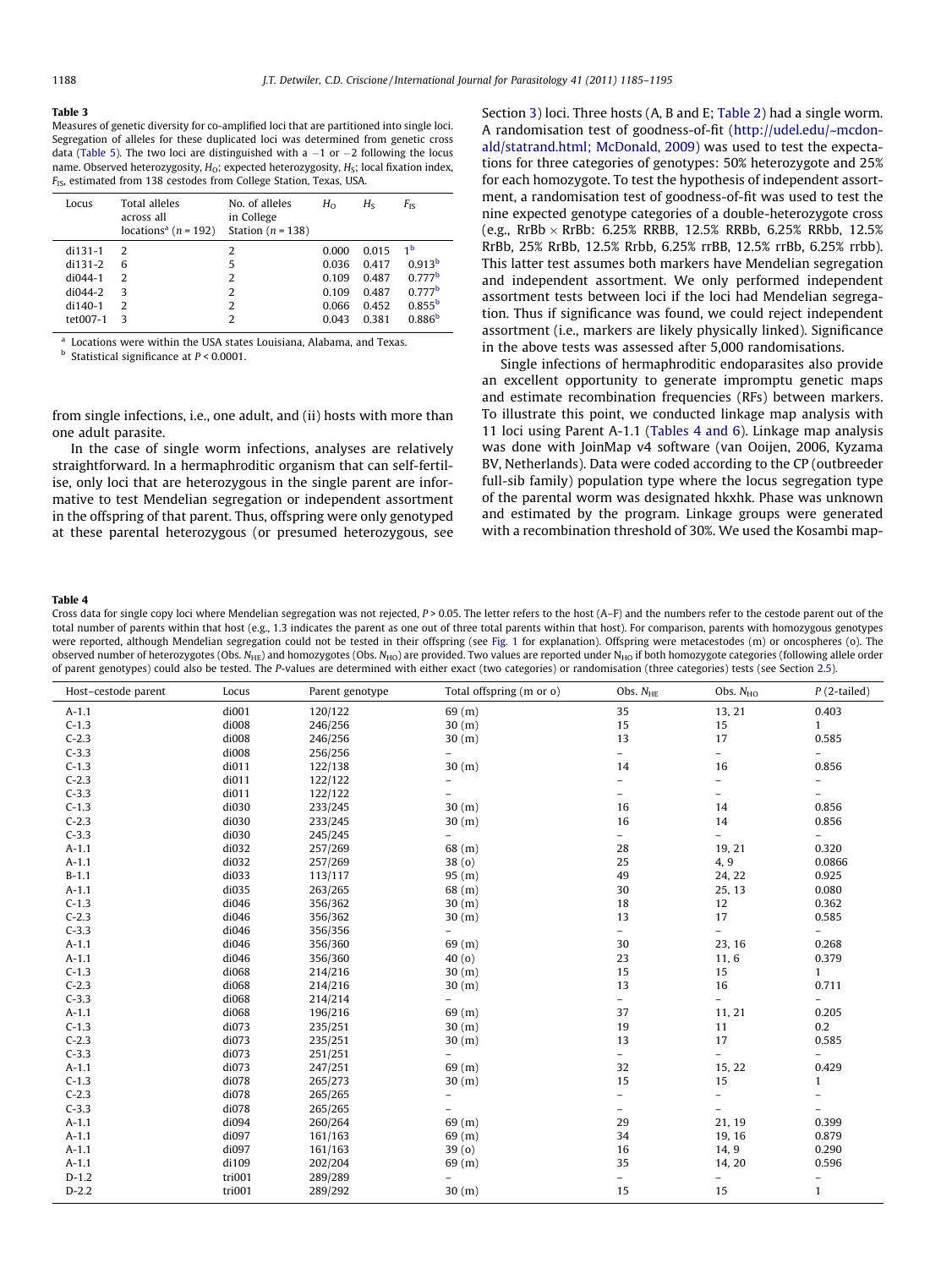<span id="page-4-0"></span>Loci for which Mendelian segregation was rejected (P < 0.05). The observed ratios of offspring genotypes strongly support the conclusion of duplicated loci (e.g., no homozygotes are observed; see Section [3.2](#page-5-0)). The letter refers to the host (A–F) and the numbers refer to the cestode parent out of the total number of parents within that host. For comparison, parents with homozygous genotypes were reported, although Mendelian segregation could not be tested in their offspring (see [Fig. 1](#page-6-0) for explanation). Offspring were metacestodes (m) or oncospheres (o). The observed number of heterozygotes (Obs.  $N_{\text{HE}}$ ) and homozygotes (Obs.  $N_{\text{HO}}$ ) are provided. Two values are reported under  $N_{\text{HO}}$  if both homozygote categories (following allele order of parent genotypes) could also be tested. The P-values are determined with either exact (two categories) or randomisation (three categories) tests (see Section [2.5](#page-2-0)).

| Host-cestode<br>parent | Locus  | Parent<br>genotype | <b>Total offspring</b><br>(m) | Obs. $N_{\text{HE}}$     | Obs. $N_{HO}$            | $P$ (2-tailed)    | Locus 1 and 2 from<br>co-amplified pair <sup>a</sup> |
|------------------------|--------|--------------------|-------------------------------|--------------------------|--------------------------|-------------------|------------------------------------------------------|
| $C-1.3$                | di005  | 272/276            | 30                            | 30                       | 0, 0                     | < 0.0001          | 1: 272/272<br>2: 276/276                             |
| $C-2.3$                | di005  | 272/276            | 30                            | 30                       | 0, 0                     | < 0.0001          | 1: 272/272                                           |
| $C-3.3$                | di005  | 272/276            | 30                            | 30                       | 0, 0                     | < 0.0001          | 2: 276/276<br>1: 272/272                             |
|                        |        |                    |                               |                          |                          |                   | 2: 276/276                                           |
| $C-1.3$                | di019  | 195/199            | 30                            | 30                       | 0, 0                     | < 0.0001          | 1: 195/195                                           |
|                        |        |                    |                               |                          |                          |                   | 2: 199/199                                           |
| $C-2.3$                | di019  | 195/199            | 30                            | 30                       | 0, 0                     | < 0.0001          | 1: 195/195                                           |
|                        |        |                    |                               |                          |                          |                   | 2: 199/199                                           |
| $C-3.3$                | di019  | 195/199            | 30                            | 30                       | 0, 0                     | < 0.0001          | 1: 195/195                                           |
| $E-1.1$                | di019  | 199/207            | 15                            | 15                       | 0, 0                     | < 0.0001          | 2: 199/199                                           |
|                        |        |                    |                               |                          |                          |                   | 1: 199/199<br>2: 207/207                             |
| $E-1.1$                | di044  | 137/139            | 15                            | 15                       | 0, 0                     | < 0.0001          | 1:137/137                                            |
|                        |        |                    |                               |                          |                          |                   | 2:139/139                                            |
| $C-1.3$                | di047  | 172/174            | 30                            | 23                       | 7, 0                     | 0.005             | 1: 172/172                                           |
|                        |        |                    |                               |                          |                          |                   | $2:174/Null^b$                                       |
| $C-2.3$                | di047  | 172/174            | 30                            | 21                       | 9,0                      | 0.043             | 1: 172/172                                           |
|                        |        |                    |                               |                          |                          |                   | 2: $174/Nullb$                                       |
| $C-3.3$                | di047  | 172/172            | $\equiv$                      | $\overline{\phantom{a}}$ | $\overline{\phantom{0}}$ | $\qquad \qquad -$ | 1: 172/172                                           |
|                        |        |                    |                               |                          |                          |                   | 2:Null/Nullb                                         |
| $E-1.1$                | di069  | 322/334            | 15                            | 15                       | 0, 0                     | < 0.0001          | 1: 322/322                                           |
|                        |        |                    |                               |                          |                          |                   | 2: 334/334                                           |
| $F-1.3$                | di102  | 265/279            | $30\,$                        | 30                       | 0, 0                     | < 0.0001          | 1:265/265                                            |
|                        |        |                    |                               |                          |                          |                   | 2: 279/279                                           |
| $F-2.3$                | di102  | 265/265            | $\equiv$                      | $\overline{\phantom{0}}$ | $\equiv$                 | $\qquad \qquad -$ | 1:265/265                                            |
|                        |        |                    |                               |                          |                          |                   | 2:Null/Null                                          |
| $F-3.3$                | di102  | 265/279            | 30                            | 30                       | 0, 0                     | < 0.0001          | 1: 265/265                                           |
|                        |        |                    |                               |                          |                          |                   | 2: 279/279                                           |
| $B-1.1$                | di131  | 213/217            | 95                            | 95                       | 0, 0                     | < 0.0001          | 1:213/213                                            |
|                        |        |                    |                               |                          |                          |                   | 2:217/217                                            |
| $E-1.1$                | di131  | 213/225            | 15                            | 15                       | 0, 0                     | < 0.0001          | 1: 213/213                                           |
|                        |        |                    |                               |                          |                          |                   | 2: 225/225                                           |
| $E-1.1$                | di140  | 313/321            | 15                            | 15                       | 0, 0                     | < 0.0001          | 1: 313/313                                           |
|                        |        |                    |                               |                          |                          |                   | 2: 321/321                                           |
| $E-1.1$                | tet009 | 237/253            | 15                            | 15                       | 0, 0                     | < 0.0001          | 1:237/237                                            |
|                        |        |                    |                               |                          |                          |                   | 2: 253/253                                           |
| $A-1.1$                | tet012 | 214/230            | 69                            | 69                       | 0, 0                     | < 0.0001          | 1: 214/214                                           |
|                        |        |                    |                               |                          |                          |                   | 2:230/230                                            |

This column refers to the inferred parental genotypes of the co-amplified loci under the hypothesis that these loci are duplicated.

See text and Supplementary Fig. S1 for explanation.

ping function to convert RFs into map distances. The regression mapping algorithm was set to default settings (RF threshold <0.4, logarithm of odds scored (LOD) >1).

In the case where there is >1 hermaphroditic worm in a host, a mixture of progeny from self-mating and outcrossing of a parental worm can distort the expected Mendelian segregation or assortment ratios for particular genotype categories depending on the genotypes of the potential parents and mating rates between parents. However, loci that are heterozygous in the parent can still be informative for testing Mendelian segregation or assortment. [Fig. 1](#page-6-0) outlines a simple example to illustrate how such tests can be conducted. The drawback to conducting these tests from hosts with >1 worm is that not all genotype classes can always be tested (for explanation see [Fig. 1](#page-6-0)). In our crosses with >1 worm, only the expected proportion of heterozygotes (0.5) or double heterozygote (0.25) against all other categories combined could be used to test Mendelian segregation or assortment, respectively. To conduct these tests we used an exact binomial test for goodness-of-fit (<http://udel.edu/~mcdonald/statexactbin.html>; [McDonald, 2009\)](#page-10-0). We had three hosts that had >1 worm (Host C with three worms, Host D with two worms, and Host F with three worms, [Table 2\)](#page-2-0).

#### 3. Results

#### 3.1. Population analyses

Of the 44 microsatellites that we tested, 14 (31.8%) were monomorphic in our initial screens. These loci may show variation with more sampling, but for the sake of efficiency we did not continue genotyping these markers. In addition, Locus di013 had five or more peaks amplify in many individuals and we could not make sense of peaks in the cross data. We did not analyse di013 as it may be a multicopy gene (>2 copies). The remaining 29 loci showed at least >1 allele across the sampling locations (Supplementary Table S1). Three of these (tri007, tri022 and di005) were monomorphic in our sample of 138 tapeworms at College Station ([Table 1\)](#page-2-0). Thus, we were able to estimate  $F_{IS}$  and test for deviations from HWE in 26 loci at College Station ([Tables 1 and 2](#page-2-0)).

The initial striking result was that there was a bimodal distribution with nine loci showing significantly negative values (eight had  $F_{\text{IS}}$  <  $-0.6$ ) and 17 loci with significantly positive values (15 had  $F_{IS}$  > 0.6) [\(Tables 1 and 2](#page-2-0); [Fig. 2,](#page-6-0) grey bars). The multilocus estimate of  $F_{1S}$  was significantly positive (0.088,  $P < 0.0001$ ), which suggests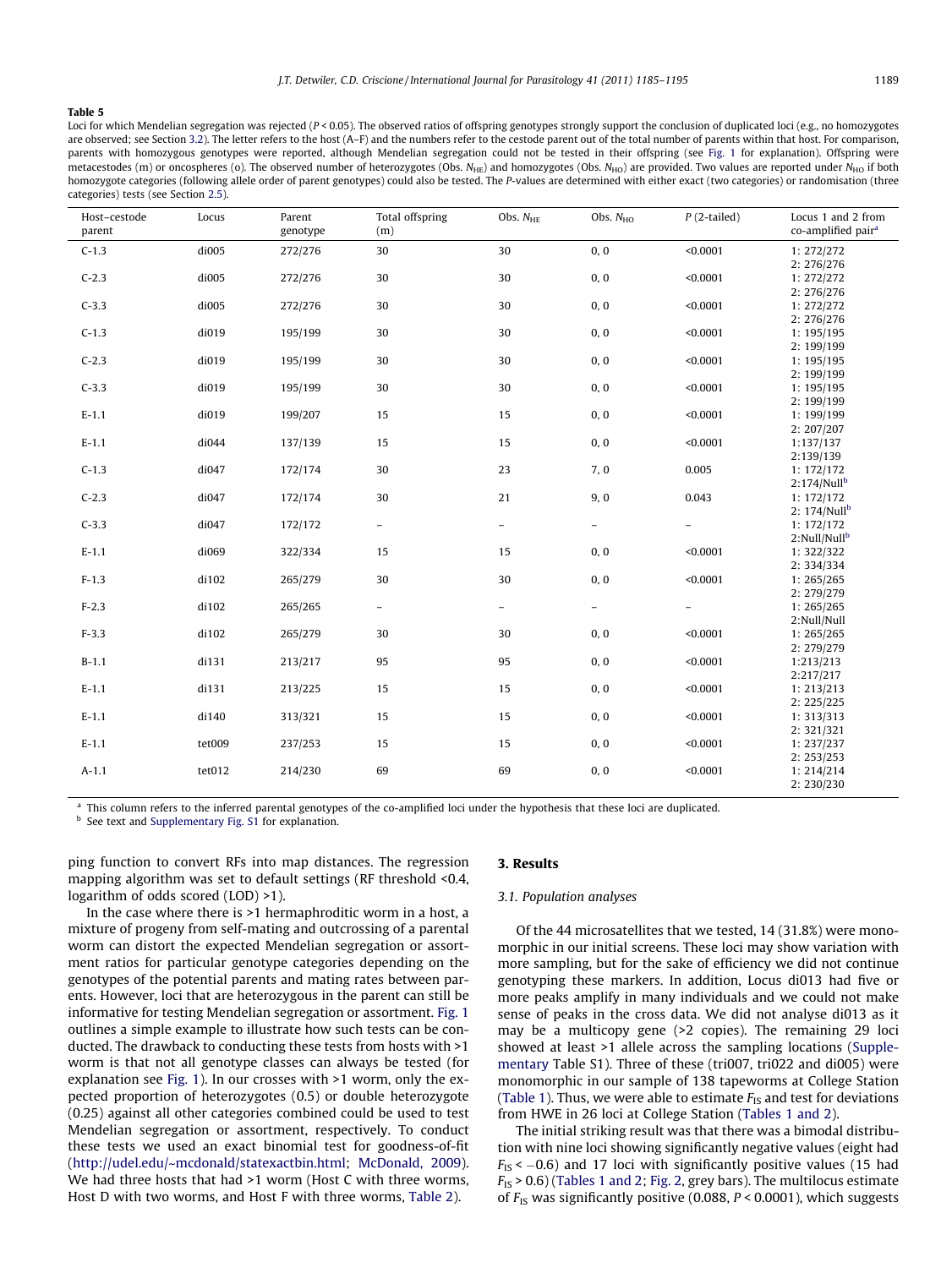<span id="page-5-0"></span>Cross data for duplicated loci where segregation could be determined for one or both of the co-amplified loci. When parsed into single loci, Mendelian ratios ( $P > 0.05$ ) support the conclusion of two segregating loci in a co-amplified pair. The letter refers to the host (A–F) and the numbers refer to the cestode parent out of the total number of parents within that host. For comparison, parents with homozygous genotypes were reported, although Mendelian segregation could not be tested in their offspring (see [Fig. 1](#page-6-0) for explanation). Offspring were metacestodes (m) or oncospheres (o). The observed number of heterozygotes (Obs.  $N_{HE}$ ) and homozygotes (Obs.  $N_{HO}$ ) are provided. Two values are reported under  $N_{\text{HO}}$  if both homozygote categories (following allele order of parent genotypes) could also be tested. The P-values are determined with either exact (two categories) or randomisation (three categories) tests (see Section [2.5\)](#page-2-0).

| Host-cestode parent | Locus     | Parent genotype | Total offspring (m) | Obs. $N_{\text{HE}}$ | Obs. $N_{\text{HO}}$ | $P(2$ -tailed) |
|---------------------|-----------|-----------------|---------------------|----------------------|----------------------|----------------|
| $C-1.3$             | di131-1   | 213/215         | 30                  | 16                   | 14                   | 0.856          |
| $C-2.3$             | $di131-1$ | 215/215         | -                   | -                    | -                    |                |
| $C-3.3$             | di131-1   | 215/215         | -                   |                      |                      |                |
| $C-1.3$             | di131-2   | 219/225         | 30                  | 16                   | 14                   | 0.856          |
| $C-2.3$             | di131-2   | 225/225         | -                   | -                    | $\equiv$             | -              |
| $C-3.3$             | di131-2   | 225/225         | -                   |                      |                      | -              |
| $D-1.2$             | di131-1   | 213/213         | -                   |                      |                      |                |
| $D-2.2$             | di131-1   | 213/213         |                     |                      |                      |                |
| $D-1.2$             | di131-2   | 225/225         |                     |                      |                      |                |
| $D-2.2$             | di131-2   | 221/225         | 30                  | 13                   | 17                   | 0.585          |
| $A-1.1$             | di140-1   | 311/313         | 69                  | 38                   | 15, 16               | 0.719          |
| $A-1.1$             | di140-2   | 321/321         | Ξ.                  |                      |                      |                |
| $A-1.1$             | tet007-1  | 207/235         | 69                  | 33                   | 20, 16               | 0.763          |
| $A-1.1$             | tet007-2  | Null/275 $a$    | $\equiv$            |                      | $-$                  | Ξ.             |
| $C-1.3$             | $di044-1$ | 137/145         | 30                  | 14                   | 16                   | 0.856          |
| $C-2.3$             | di044-1   | 137/137         | $\equiv$            |                      | $-$                  | -              |
| $C-3.3$             | di044-1   | 137/137         | $-$                 |                      | $-$                  | -              |
| $C-1.3$             | $di044-2$ | 139/163         | 30                  | 14                   | 16                   | 0.856          |
| $C-2.3$             | di044-2   | 139/139         | Ξ.                  |                      | -                    | -              |
| $C-3.3$             | di044-2   | 139/139         | -                   |                      |                      |                |

<sup>a</sup> See Supplementary Fig. S1 for broad sense definition of a null.

a slight excess of homozygotes in the population. However, there were two interesting features that suggested something was unusual about the loci with  $F_{1S}$  < 0.4. First, at the loci di047, di086 and tet009, all individuals appeared to be a heterozygote for the same two alleles (for each respective locus) hence  $F_{\rm IS}$  =  $-1$  ([Table 2\)](#page-2-0). At the other six loci with negative  $F_{IS}$  [\(Table 2](#page-2-0)), all or almost all scored individuals appeared as a heterozygote, though the two alleles could be different among individuals. For example, at di044, all genotypes were either 137/139 or 145/163 ( $F_\mathrm{IS}$ = $-0.348$ , [Table](#page-2-0) [2](#page-2-0)). Second, among the loci di019, di044, di131, di140, tet007 and tet012, there were 55 out of 828 possible genotypes (six loci  $\times$  138 individuals) that were recorded as missing data because the individual showed >2 alleles at the locus. For instance, at di044, 15 individuals had the genotype 137/139/145/163. After analyzing genetic crosses for 11 of the 12 loci in [Table 2](#page-2-0) (discussed below), we had strong evidence that the aberrant  $F_{IS}$  values (mostly negative) in [Table 2](#page-2-0) could be explained by the fact that single primer pairs were amplifying duplicated loci. Even though we do not have cross data for di086, we are confident this is also a duplicated locus given that all individuals are heterozygous for the same two alleles.

For some of the duplicated loci, we were able to parse out individual loci from the co-amplified pair via the segregation results of the cross data ([Tables 3 and 6](#page-3-0)). We could then correct the genotypes in the population data set to make the duplicated loci effectively single copy loci. In doing so, the  $F_{IS}$  estimates from these corrected loci were now highly positive (range from 0.77 to 1; [Table 3](#page-3-0)) and fitted within the range of single copy loci given in [Table 1](#page-2-0) ([Fig. 2](#page-6-0), black bars). The revised multilocus  $F_{IS}$  estimate (21 polymorphic loci from [Tables 1 and 3](#page-2-0)) was 0.83,  $P < 0.0001$ , which is much greater than when duplicated loci were included and treated as single loci.

We also found significant genotypic disequilibrium among these 21 loci with 75% (158/210) of the pairwise comparisons with a  $P < 0.05$ . Even after a sequential Bonferroni, 120/210 remained significant. Known physically linked loci (see Section 3.2) did not weight these results as loci pairs found to have random assortment from the crosses were just as likely to show genotypic disequilibrium as loci with non-random assortment [\(Tables 7 and 8](#page-7-0)) (data not shown; Fisher's exact test  $P = 1$ ).

#### 3.2. Results of Mendelian inheritance tests

For the 15 single copy loci with polymorphism at College Station ([Table 1](#page-2-0)), the hypothesis of Mendelian segregation was not rejected in the crosses [\(Table 4\)](#page-3-0). In Parent A-1.1, Mendelian segregation at three loci (di032, di046 and di097) was not rejected with either metacestodes or oncospheres ([Table 4\)](#page-3-0). In contrast, Mendelian segregation was rejected for all the loci listed in [Table](#page-4-0) [5](#page-4-0). In these crosses, progeny were examined from parents that appeared heterozygous for these loci. For the loci in [Table 5](#page-4-0), except di047, all of the offspring were also heterozygotes for the same two alleles as the parent (i.e., there was no segregation between the alleles). Thus, from the data in [Table 5](#page-4-0) alone, one would conclude that either the organism has asexual reproduction or these are duplicated loci where both loci are homozygous in the parents (the latter is what we conclude, see Section [4](#page-6-0)).

The segregation patterns at di047 were an interesting case. All genotyped individuals at College Station had the genotype 172/ 174 (both peaks were of equal height on the electropherogram). The cross data for di047 were generated from Host C, which came from Baton Rouge. Parents C-1.3 and C-2.3 had the genotype 172/ 174 and Parent C-3.3 was 172/172. However, the 174 peak in the former two parents was half the height of the 172 peak. In combination with the population data, these data suggested a duplicated locus with a possible null allele at the locus presenting the 174 allele. Thus, a working hypothesis was that the genotypes of Parents C-1.3 and C-2.3 were 172/172 at di047-1 and 174/null at di047-2, whereas Parent C-3.3 was 172/172 at di047-1 and null/null at di047-2 ([Table 5\)](#page-4-0). Consistent with this hypothesis, we did not detect a deviation ( $P > 0.05$ ) from the expected 50% proportion of heterozygotes in the offspring of Parents C-1.3 or C-2.3 when using the half peak height of 174 as an indicator of a 174/null heterozygote in offspring. In addition, all offspring of each of the parents had the 172 peak. Here we note that when using the term ''null'' with duplicated loci, we are using it in a broad sense to include the potential for homoplastic alleles between the co-amplified loci, the potential for segregation of a chromosome with the duplication and one without, or a true null where primers fail to amplify the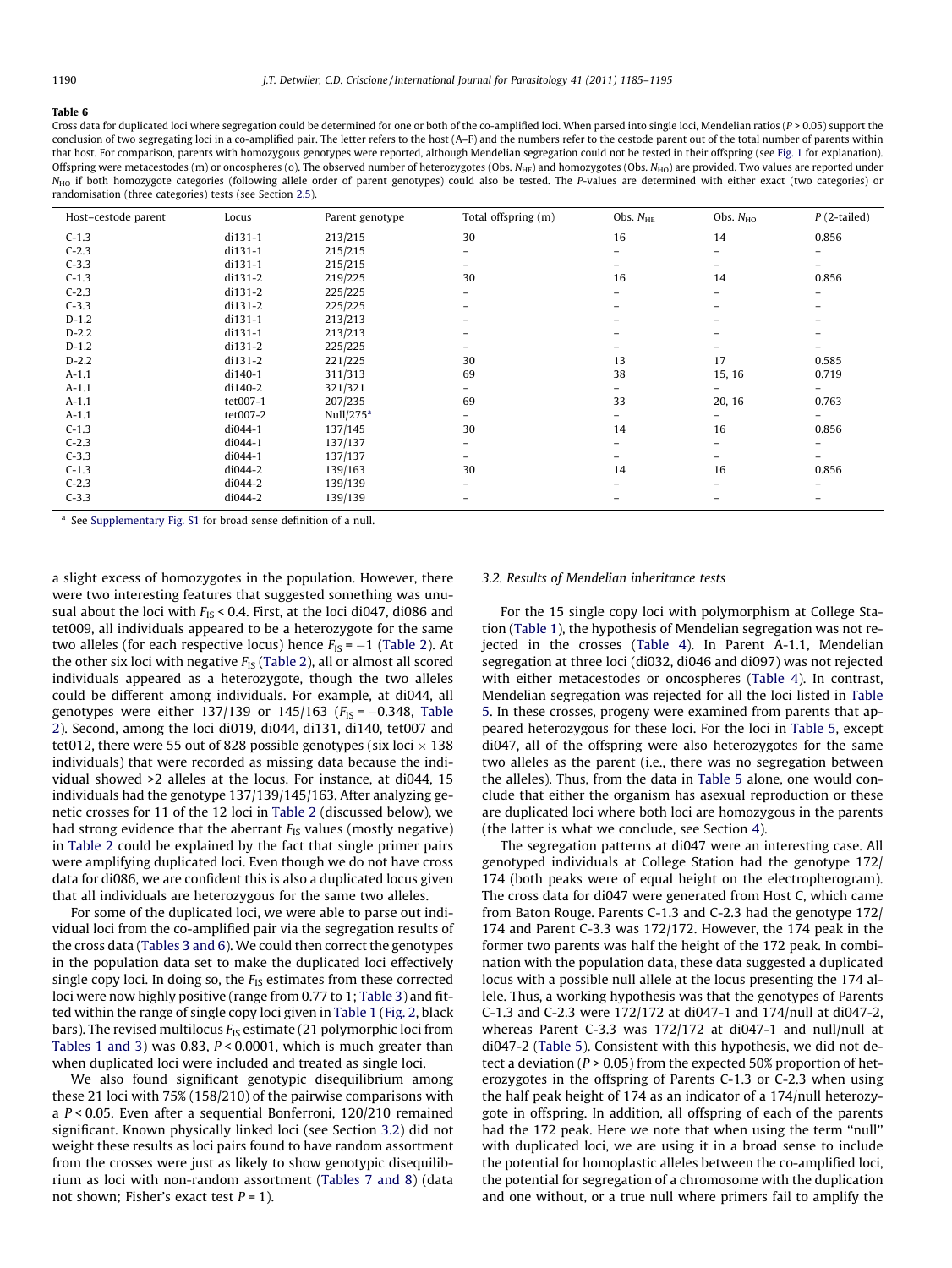<span id="page-6-0"></span>

Fig. 1. An illustration of how Mendelian segregation and assortment can be tested in a cross with three worms. There are two loci (A and B) with two alleles each. In the progeny of Parent 1, the Mendelian segregation of both loci and independent assortment between the loci can be tested. Shown is a proof for the expected frequency of a heterozygote at locus A  $(f_{A1/A2})$  in the progeny of Parent 1. The potential crosses expressed as proportions (which sum to 1) of sired offspring include,  $s_1$  = the selfing rate of Parent 1 (% offspring sired by itself),  $t_{12}$  = the outcrossing rate of paternal Parent 2 to maternal Parent 1, and  $t_{13}$  = the outcrossing rate of paternal Parent 3 to maternal Parent 1. Given the genotypes in the figure, the probability of producing an A1/A2 offspring in any of these latter crosses is 0.5 (i.e., Mendelian expectation) times the respective mating rate. The sum of these probabilities equals  $f_{A1/A2}$ . As the Mendelian expectation is 0.5 in all of these crosses, it can be factored out. In the progeny of Parent 1,  $f_{A1/A2} = 0.5$  because  $(s_1 + t_{12} + t_{13} = 1)$ . Thus, an exact binomial test of goodness-of-fit can be used to test for deviations from Mendelian inheritance. The drawback of this method is that not all genotype classes can be tested (see Section 4 for some exceptions). This is because the Mendelian expectation of producing an A1/A1 or A2/A2 genotype changes between the different paternal matings to Parent 1. Thus, the actual selfing and outcrossing rates would need to be known to generate expected proportions for these genotypes. Extending these arguments, the expected frequency of a double heterozygote under independent assortment will be 0.25 as any matings with Parent 1 to itself or Parents 2 or 3 have a 0.25 expectation of producing a double heterozygote. In the scenario above, only Mendelian segregation at locus A can be tested in Parent 2 and no tests can be performed with the progeny of Parent 3.



Fig. 2. The influence of duplicated loci on the distribution of population  $F_{1S}$  values. The white bars illustrate the bimodal distribution that occurred when each duplicated locus was analysed as one single copy locus [\(Tables 1 and 2\)](#page-2-0). The black bars illustrate the unimodal and normal distribution that arises with the single copy loci [\(Table 1\)](#page-2-0) and corrected genotypes of individual parsed loci of a co-amplified pair [\(Table 3](#page-3-0); see Section [3.2](#page-5-0) for details on correction).

allele (see Supplementary Fig. S1 for a distinction of the three possibilities).

We classified di105, also tested in Host C of Baton Rouge, as a duplicated locus as all three parents and their offspring had the peaks 272 and 276 [\(Table 5](#page-4-0)). The interesting aspect of this locus was that it was monomorphic for a 268 allele at College Station. We included this locus in [Table 2,](#page-2-0) but our current data do not allow us to distinguish whether this locus in College Station is monomorphic single copy, duplicated and homozygous for the same allele at both loci or duplicated with null homozygotes at one of the loci.

We obtained cross data for parents with >2 alleles at a locus ([Table 6](#page-5-0)). The following five sets of cross data allowed us to ascertain allelic segregation at individual loci within four co-amplified pairs: (1) di131 in Parent C-1.3 had the genotype 213/215/219/ 225 and the other two parents had 215/225, (2) di131 in Parent D-2.2 had the genotype 213/221/225 and Parent D-1.2 had 213/ 225, (3) di140 in Parent A-1.1 had 311/313/321, (4) tet007 in Parent A-1.1 had 207/235/275, and (5) di044 in Parent C-1.3 had 137/ 139/145/163 and the other two parents were 137/139. In [Table 6](#page-5-0), a non-significant P-value indicated that alleles segregated in Mendelian fashion for each of the loci in the co-amplified pairs. For example, with di131 in Parent C-1.3, alleles 213 and 215 (locus di131-1) and 219 and 225 (locus di131-2) segregated in Mendelian fashion. Interestingly, with tet007, 235 and 275 were always inherited together but had Mendelian segregation with allele 207 in Parent A-1.1. Thus, we designated 207/235 as locus tet007-1 and ''null''/ 275 as tet007-2 (see Supplementary Fig. S1).

Independent assortment between loci was tested with offspring from four different parents (A-1.1, C-1.3, C-2.3 and D-2.2). A total of 11, 11, five and two loci were heterozygous within Parents A-1.1, C-1.3, C-2.3 and D-2.2, respectively. All pairwise combinations between loci within a cross were tested. We included duplicated loci in these analyses if we could determine allele segregation as presented above. For example, in Parent C-1.3, we included di044-1, di044-2, di131-1 and di131-2. The bi-locus genotypic proportions were significantly different from Mendelian expectations in 14/121 pairwise comparisons, thus rejecting independent assortment among some pairs of loci [\(Tables 7 and 8,](#page-7-0) non-significant results not shown). Between one pair of loci, di046 and di073, data from three crosses (Parents A-1.1, C-1.3 and C-2.3) showed non-random assortment.

The linkage map analysis from Parent A-1.1 assembled the loci into three linkage groups that consisted of two, three and four loci ([Fig. 3](#page-7-0)). Loci di068 and di097 did not have any linkage to other loci. The results of the physical map corresponded to the independent assortment tests in that pairs of loci with significant non-random assortment were estimated to be in the same linkage group (compare [Fig. 3](#page-7-0) with [Table 7\)](#page-7-0). The one exception was with tet007-1 (see [Fig. 3](#page-7-0) legend).

#### 4. Discussion

### 4.1. Teasing apart the presence of duplicated loci from alternative modes of reproduction/mating systems

We observed an unexpected, but intriguing pattern of bimodal  $F_{IS}$  values among microsatellite loci in a population of *O. javaensis* (Fig. 2, grey bars). Because these markers were generated randomly from an enriched library and because there are several loci with either highly positive and or highly negative  $F_{IS}$  values, it did not seem plausible to invoke selection or assortative/disassortative mating as these mechanisms only affect loci (or linked loci) associated with the trait(s) under selection/mate choice. It is also unlikely that a given mating system (random mating versus inbreeding) alone would create such a large variance in  $F_{1S}$  among loci. Thus, can different modes of reproduction (asexual versus sexual) explain this pattern among assumed neutral loci?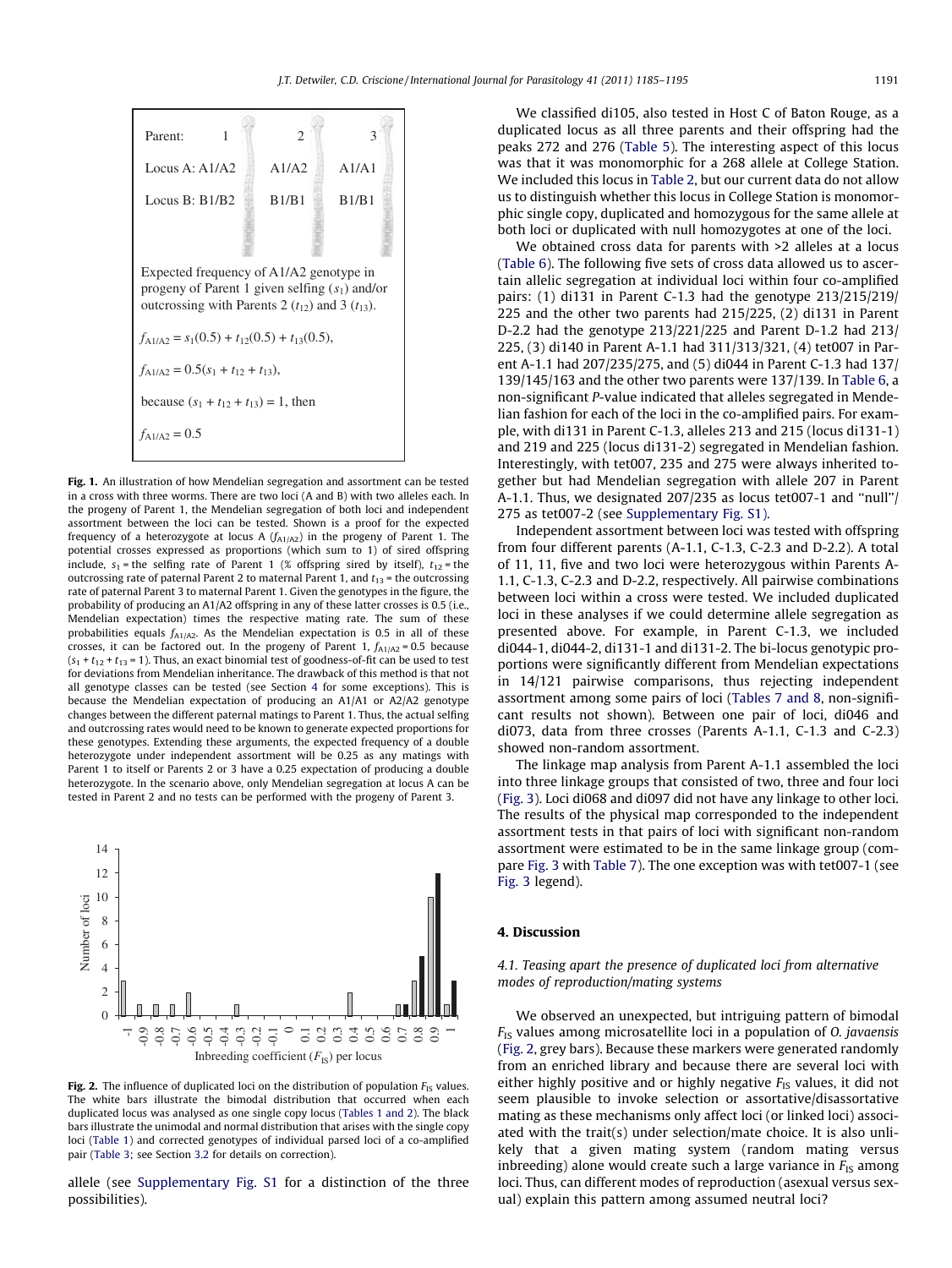<span id="page-7-0"></span>Pairwise comparisons between loci with non-random assortment from Parent A-1.1. The nine categories of observed bi-locus genotype proportions were significantly different from the proportions expected for two independently assorting loci  $(P < 0.05)$ .

| Host-cestode<br>parent | Loci                  | Obs RRBB       | Obs RRBb | Obs RRbb | Obs RrBB | Obs RrBb | Obs Rrbb | Obs rrBB | Obs rrBb | Obs rrbb | P value (2-tailed) |
|------------------------|-----------------------|----------------|----------|----------|----------|----------|----------|----------|----------|----------|--------------------|
| $A-1.1$                | di032 vs. di094       | $\overline{0}$ |          | 19       |          | 28       | 0        | 21       | 0        |          | < 0.0001           |
| $A-1.1$                | di032 vs. di109       | - 3            | 13       |          |          | 17       | 4        | 4        |          | 12       | 0.006              |
| $A-1.1$                | di094 vs. di109       | $\overline{4}$ |          | 12       |          | 17       | 5        | 3        | 13       |          | 0.0104             |
| $A-1.1$                | $di$ 001 vs. $di$ 140 | $\overline{0}$ |          | 8        |          | 25       |          | 12       | 8        |          | < 0.0001           |
| $A-1.1$                | di035 vs. di046       | 17             |          |          |          | 19       | 6        |          |          |          | < 0.0001           |
| $A-1.1$                | di035 vs. di073       |                |          | 18       | 4        | 23       |          | 10       | ∠        |          | < 0.0001           |
| $A-1.1$                | di046 vs. di073       | $\overline{0}$ |          | 21       |          | 28       |          | 14       |          |          | < 0.0001           |
| $A-1.1$                | di109 vs. tet007      | - 0            |          | 12       |          | 28       | 4        |          |          |          | < 0.0001           |

vs, versus.

#### Table 8

Pairs of loci from Parents C-1.3 and C-2.3 for only a single category of genotypic proportions, the observed double heterozygotes  $(N<sub>HE</sub>)$ . Not all nine categories could be tested due to the presence of >1 worm in a host (see [Fig. 1](#page-6-0)).

| Host-cestode<br>parent | Loci                    | Obs.<br>double<br>$N_{\rm HE}$ | Obs. other<br>categories<br>combined | P value<br>(2-tailed) |
|------------------------|-------------------------|--------------------------------|--------------------------------------|-----------------------|
| $C-1.3$                | $di011$ vs. $di044-1$   | 14                             | 16                                   | 0.010                 |
| $C-1.3$                | $di011$ vs $di044-2$    | 14                             | 16                                   | 0.010                 |
| $C-1.3$                | $di044-1$ vs. $di044-2$ | 16                             | 14                                   | 0.001                 |
| $C-1.3$                | $di046$ vs. $di073$     | 18                             | 12                                   | < 0.0001              |
| $C-1.3$                | di131-1 vs. di131-2     | 16                             | 14                                   | 0.001                 |
| $C-2.3$                | $di046$ vs. $di073$     | 13                             | 17                                   | 0.032                 |

vs, versus.

Taken at face value, the large variation in  $F_{IS}$  among loci (S.E. = 0.15; [Fig. 2](#page-6-0), grey bars) together with the fact that we found many identical multilocus genotypes among individual cestodes (unpublished data) closely matches the theoretical predictions of a 0.99 to 0.9999 rate of clonal reproduction [\(Balloux et al., 2003;](#page-10-0) [de Meeûs et al., 2006](#page-10-0)). Also, at first glance, all of the crosses (except di047) in [Table 5](#page-4-0) suggest asexual reproduction from parent to offspring. However, a strongly negative  $F_{IS}$  value is expected with high asexual reproduction [\(Balloux et al., 2003\)](#page-10-0). In contrast to this expectation, we observed a mean  $F_{1S}$  of 0.22 among loci in [Fig. 2](#page-6-0) (grey bars) and the multilocus estimate was 0.088. Furthermore, we observed that within some crosses (in Hosts A, B, and C) there could be loci with Mendelian segregation and other loci with apparent asexual inheritance [\(Tables 4 and 5](#page-3-0)). For example, in Parent B-1.1, di033 had Mendelian segregation but all of the offspring had the same maternal heterozygote genotype at di131. These latter crosses rule out complete asexual reproduction from parent to offspring. However, under some forms of automictic parthenogenesis (unfertilised eggs are diploid, although meiosis occurs during oocyte formation), it is possible to have some loci segregating and other loci with asexual inheritance (see [Fig. 2](#page-6-0) in [de Meeûs](#page-10-0) [et al., 2007b\)](#page-10-0). Nevertheless, we feel that automictic parthenogenesis is unlikely for the following reason. Several loci (di131, di140, di044) that showed presumed asexual inheritance with just two alleles in the parent of some crosses were shown to have Mendelian



Fig. 3. Three linkage groups identified from the cross of Parent A-1.1. Loci di068 and di097 did not have any linkage to other loci and thus are not shown. The numbers on the left indicate the cumulative map distance in centimorgans. Maximum likelihood estimates of pairwise recombination frequencies (RF) with their respective logarithm of odds (LOD) scores are shown with arrows between loci. No recombination was detected between di032 anddi094. We had to reduce stringency in the regression mapping algorithm of JoinMap v4 in order to join tet007-1 and di109 into the same linkage group with di032 and di094. We did this largely for illustrative purposes as di109, which was linked to tet007-1, did show non-random assortment to di032 and di094 whereas tet007-1 did not (Table 7). The RF between di109 and either di032 or di094 was 39%, but the LOD score (log-likelihood ratio comparing the estimated value of the pairwise RF with 0.5) was <1.5. A LOD of 3 is often considered a minimum for significance, so we cannot reject free recombination between di109 and di032 or di094. Thus, the assignment of tet007-1 and di109 to the same linkage group as di032 and di094 is tentative (Fig. 3).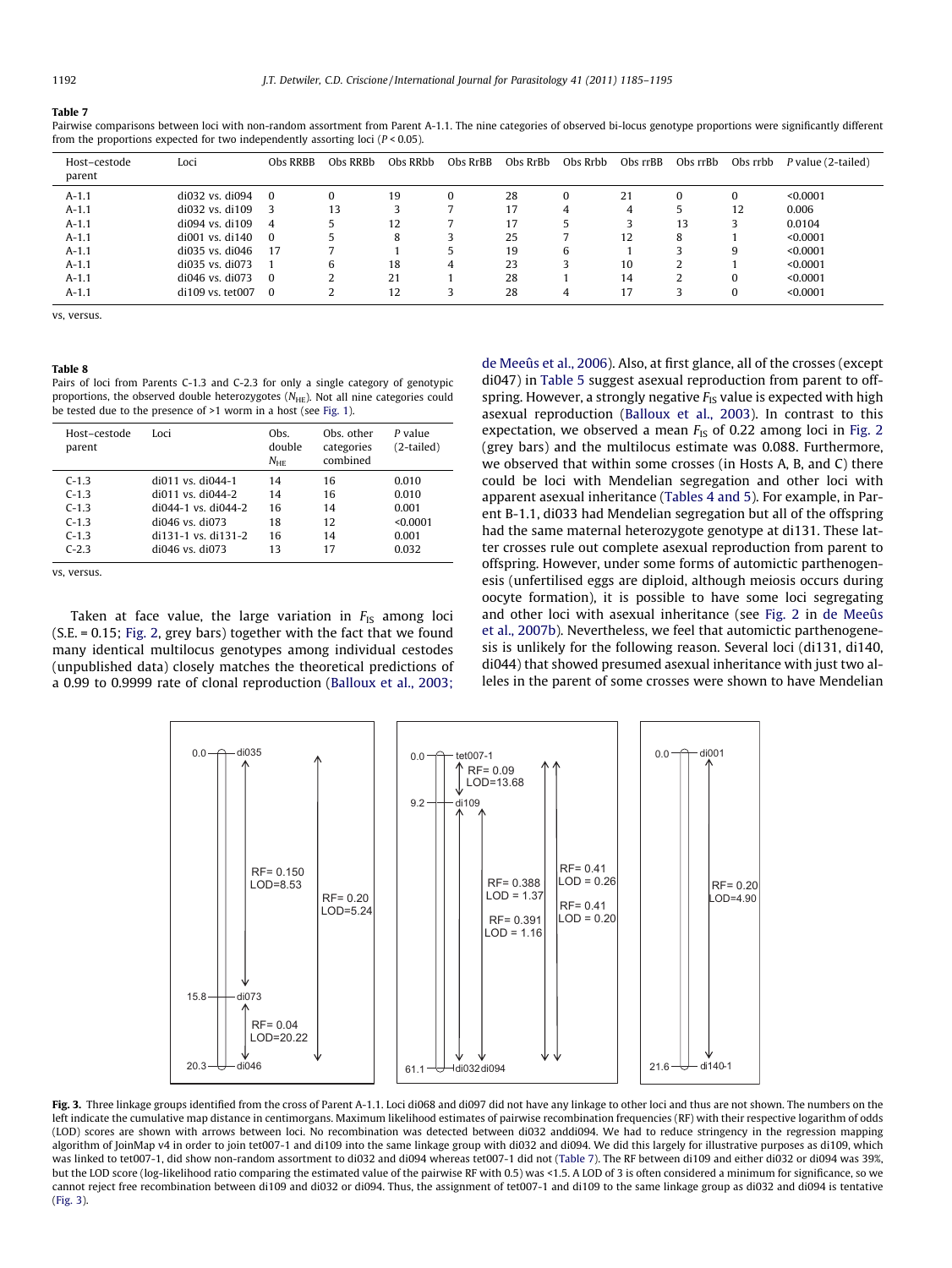segregation when >2 alleles were present in the parents of other crosses ([Tables 5 and 6](#page-4-0)). We never observed clonal-like inheritance when more than two alleles were present in the parent (i.e., all alleles in the parent would be found in each offspring) as there were always some alleles segregating (including di047 in Host C when treating the null as a third allele). These results strongly suggest that the apparent asexual inheritance is really an artifact of the parent being homozygous at the two loci in a co-amplified pair.

Further support for duplicated loci comes from the fact that we could correct genotypes in the population sample using segregation patterns from the cross data [\(Table 5](#page-4-0)). Once corrected, each of the co-amplified loci had  $F_{IS}$  values that fell within the range of the single copy loci [\(Tables 1 and 2](#page-2-0)). Indeed, among the 21 polymorphic loci at College Station [\(Tables 1 and 3\)](#page-2-0), a normal distribution of  $F_{IS}$  values (mean = 0.83, S.E. = 0.018) emerges [\(Fig. 2,](#page-6-0) black bars). The large positive multilocus estimate of  $F_{IS}$  is evidence that O. javaensis has a highly inbred mating system. The high amount of genotypic disequilibrium that was observed among loci is also consistent with an inbred species as the linkage disequilibrium rate of decay is reduced in inbred mating systems [\(Hedrick, 2005\)](#page-10-0). Future studies will explore what life history traits of O. javaensis drive this high level of inbreeding.

#### 4.2. Recognising duplicated loci from a population sample

It is evident from our data that unrecognised duplicated loci tend to have negative  $F_{1S}$  values. The reason is that individuals appear to be heterozygotes when at least one allele is amplifying from each of the co-amplified loci. However, the magnitude of the  $F_{IS}$  values will vary depending on the polymorphism at the co-amplified loci. In an inbred species such as O. javaensis, each locus of a co-amplified pair has a high chance of being homozygous, which leads to the appearance of fixed heterozygosity. For example, at di047, di086 and tet009, the same two peaks were present in each individual, thus leading to a  $F_\mathrm{IS}$  value of  $-1.$  The loci di102 ( $F_{\text{IS}}$  =  $-0.827$ ) and di069 ( $F_{\text{IS}}$  =  $-0.957$ ) were similar in that only two peaks were observed, but a few individuals had only one peak, which may indicate a null allele at one of the co-amplified loci or a segregating duplication (Supplementary Fig. S1). In contrast, all individuals were apparently heterozygous, but not necessarily for the same two peaks at loci di019, di044, di131 and di140. A range of negative  $F_{1S}$  values was observed among these more polymorphic loci with the least negative at di044 (-0.348), where all scored individuals were either 137/139 or 145/163. We refer readers to [Balloux et al. \(2003\)](#page-10-0) for a mathematical treatment of how excess heterozygosity and locus polymorphism influences negative  $F_{IS}$  values (see also [de Meeûs et al.,](#page-10-0) [2006; Simo et al., 2010](#page-10-0)). Furthermore, a null allele at one of the co-amplified loci or segregation of the duplication itself can lead to positive  $F_{1S}$  values. Indeed, this scenario was confirmed with cross data [\(Table 6\)](#page-5-0) for locus tet007 ( $F_{\text{IS}}$  = 0.392). Examination of the population data suggests a similar mode of inheritance for tet012 ( $F_{IS}$  = 0.321), but we need cross data for this locus before attempting to parse out segregating alleles of the co-amplified loci. Thus, a highly negative  $F_{IS}$  value is indicative of an unrecognised duplicated locus, but not necessarily a prerequisite.

Another indication of duplicated loci was the occurrence of individuals (46/138; 33%) that showed more than two alleles at one or more of the following loci: di019, di044, di131, di140, tet007 and tet012. Due to the low polymorphism (likely due to inbreeding) among the loci of O. javaensis, however, the frequency of genotypes with more than two alleles was low (55/828; 6.6%) among these six loci. If we had not genotyped a large number of individuals, these allele patterns may not have been readily observed. Anecdotally, it is not unheard of to regard such genotypes as missing data as a locus genotype with more than two alleles in an individual might be considered contamination (PCR or template) and/or genotyping error. Thus, in a low polymorphic species, loci presenting more than two alleles in an individual should be subject to additional investigation such as genetic crosses if possible. Caution is also advised in a highly polymorphic species where the opposite pattern of many individuals at many loci showing more than two alleles could be confused with ploidy levels greater than 2n.

The cumulative data based on the distribution of  $F_{IS}$  values (especially with highly negative values) and the presence of loci displaying genotypes with more than two alleles in an individual suggest the potential presence of duplicated loci. However, it is not known how efficient population level analyses alone are in identifying duplicated loci in metazoan parasites of animals as the use of microsatellites is still in its infancy among these organisms. We do call attention to recent studies on the trematode Coitocaecum parvum, which is known to self-mate due to gravid individuals still encysted in their intermediate hosts [\(Lagrue](#page-10-0) [et al., 2007, 2009](#page-10-0)). In this species, 12 microsatellites had  $F_{1S}$  values from 0.726 to 0.985, whereas two loci had -0.931 and -0.764 (Cpa-3 and Cpa-4, respectively), with over 95% of the individuals observed to be heterozygotes at these two loci [\(Lagrue et al.,](#page-10-0) [2009](#page-10-0)). The authors suggested associative overdominance (an increase in fitness of heterozygotes at a neutral locus because it is in gametic disequilibrium at a locus that is under selection) as a potential cause of negative  $F_{1S}$  values and proceeded to include these two loci in subsequent analyses. Given the patterns discussed above, we feel a more parsimonious conclusion is that these loci are really unrecognised duplicated loci where the co-amplified pairs are largely homozygous due to a large degree of inbreeding (as suggested by the other 12 loci and biology of the organism). The incorporation of unrecognised duplicated loci can have serious consequences for data analyses and subsequent interpretation of results. For example, if these two loci reported by [Lagrue et al.](#page-10-0) [\(2009\)](#page-10-0) are duplicated, then the current multilocus  $F_{IS}$  value is biased downward and the calculations for the probability of repeated clonal genotypes via sexual reproduction are based on artifactual loci.

#### 4.3. Genotyping oncospheres

Genotyping oncospheres from tapeworms could present two problems: (i) maternal vitellocytes, which contain DNA, are incorporated into the outer embryonic envelope of the oncosphere (Conn and Świderski, 2008). Thus, it is possible that maternal DNA is present in the oncospheres. If this were the case, then all offspring would have the same heterozygote genotype as the maternal parent. All three loci tested in Parent A-1.1 showed Mendelian segregation ([Table 4](#page-3-0)), thus it does not appear maternal DNA persists in the oncosphere of O. javaensis. (ii) The oncospheres are small ( $\sim$ 20–30 µm in length and width; [Criscione and Font, 2001c\)](#page-10-0) and thus limited amounts of DNA are available for downstream PCR. Such limited amounts could lead to allelic dropout and, thus, the appearance of excess homozygotes. Again, the three tested loci in Parent A-1.1 had Mendelian segregation ([Table 4](#page-3-0)), so it does not appear that this was a problem. However, we note that we only had approximately 42% success in obtaining genotypes from oncospheres. We extracted DNA from 96 oncospheres but over half of these did not amplify for any loci. Thus, individual oncospheres either worked or did not work. We are currently investigating whether whole genome amplification methods (e.g., [Valentim](#page-10-0) [et al., 2009\)](#page-10-0) might improve amplification success.

## 4.4. Tests of independent assortment and the origin of the duplications

Methods that examine hermaphroditic mating systems or parentage in general often work under the assumption that loci are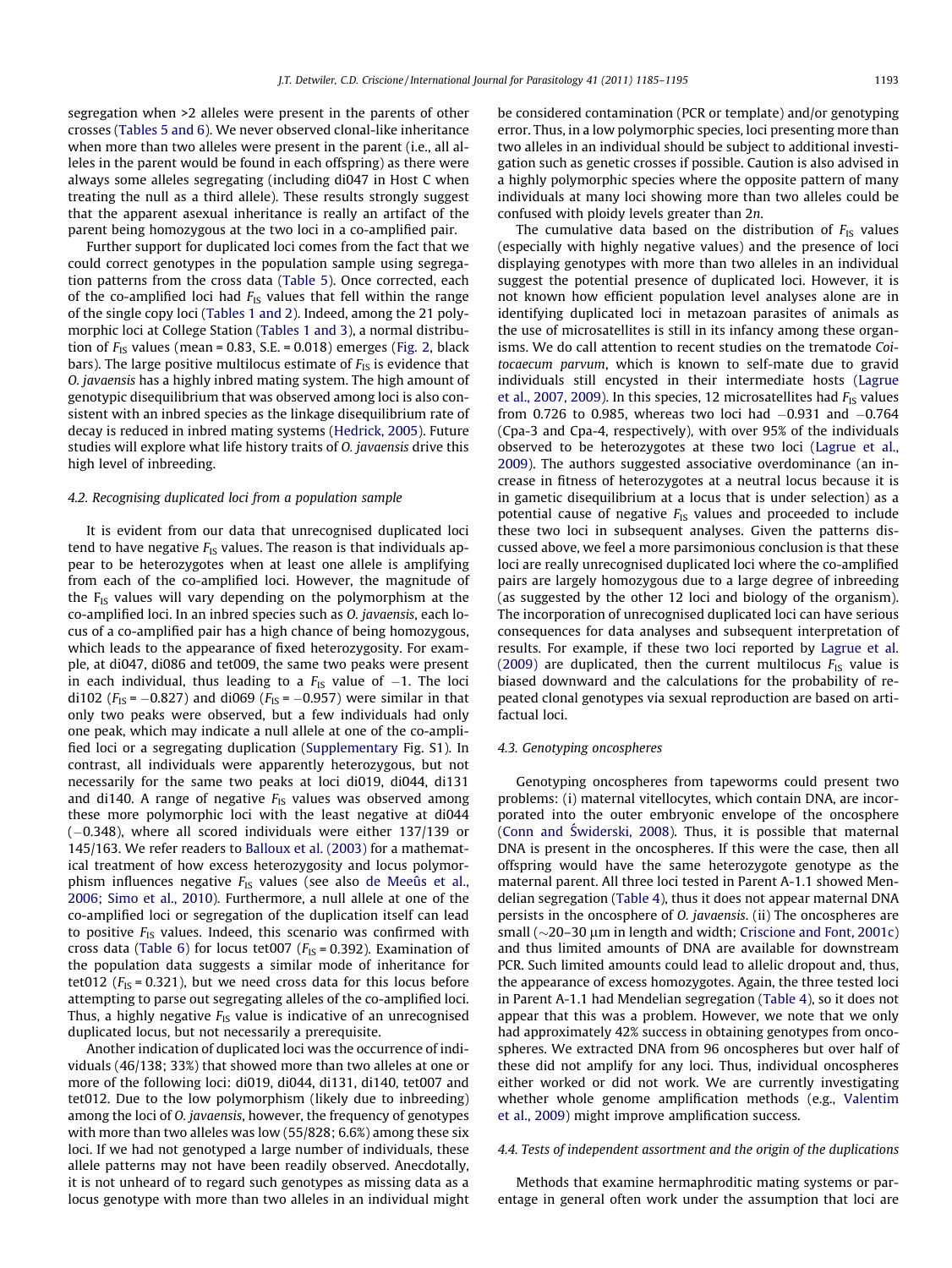independent in order to estimate outcrossing rates or probabilities of parentage assignment across loci ([Shaw et al., 1981; Ritland,](#page-10-0) [2002; Jones et al., 2010](#page-10-0)). Thus, knowledge of physical linkage among loci becomes imperative. For example, one would not want to use di032 and di094 [\(Fig. 3\)](#page-7-0) simultaneously in the same progeny array to estimate selfing rates. However, the joint use of di032 and di109 would be appropriate given their map distance exceeds 50 cM.

Here we illustrated the ability to test non-random assortment from field-collected parasites. In doing so, we can now appropriately choose markers for future studies to examine the primary selfing rates in O. javaensis. Moreover, these tests of non-random assortment elucidate a likely origin of the duplicated loci. If the loci are the result of genome-wide or whole chromosome duplication events, then we would expect duplicated loci to assort independently. However, in Host C, the co-amplified loci at di044 showed significant non-random assortment as did the co-amplified loci at di131 [\(Table 8\)](#page-7-0). The co-amplified loci of tet007 also show evidence of linkage in that allele 235 is always present with 275 in the cross data [\(Table 6](#page-5-0)) and in the population data (not shown). Thus, this physical linkage suggests these loci originated as tandem duplications. Cursory, but not definitive, support for a lack of whole chromosome/genome duplication is given by the result that single copy loci showed linkage to duplicated loci (e.g., di009 and tet007-1; di001 and di140-1; di011 to both di044-1 and di044-2; [Table 3,](#page-3-0) [Fig. 3](#page-7-0)). This latter result also suggests duplications are not confined to one particular part of the genome.

The preponderance of duplicated microsatellite loci suggests several rarely explored research areas to pursue with inbred flatworm parasites. A high percentage of screened loci were duplicated (12 of the 44, 27.3%), which contrasts with the hypothesis by [Wright et al. \(2008\)](#page-10-0) that inbred organisms should have reduced genome sizes. Further, the timing of the duplications is unknown, although they may have recently arisen since most of the duplicated loci had low repeat differences [\(David et al., 2003](#page-10-0)). Perhaps most importantly, duplications have led to adaptive novelty in parasites ([Nair et al., 2007](#page-10-0)), thus it will be interesting to see if other inbred flatworms show similar patterns of gene duplication.

## 4.5. Guidelines for testing Mendelian inheritance from field-collected parasites

Our goal is not to suggest that all co-dominant markers for every species be tested for Mendelian inheritance as we recognise such tests will not be feasible for all metazoan parasites of animals. Rather we hope these guidelines will aid researchers in recognising applicable systems, especially when deviations from HWE are detected in a population sample. These guidelines are not exhaustive, but rather provide a simplified framework for those not familiar with genetic crosses.

In general, tests of Mendelian inheritance require genotypes of known parents and their offspring (approximately 30 or more). Because parents can be more readily recognised in closed mating systems, the methods we present will most likely be applicable to endoparasites (where the host defines a discrete mating boundary) compared with ectoparasites. However, this will depend on the specific biology of the ectoparasite in question. A hermaphroditic parasite (e.g., most parasitic platyhelminths) that is alone in a host represents an ideal situation as the maternal and paternal genotypes are determined from that single parasite. Thus, all heterozygous loci can be tested for Mendelian segregation and assortment in all genotype categories and linkage maps are easily created. An analogous situation is present in a dioecious species where there is a single male and any number of females as long one can obtain parasite offspring directly from the maternal parents. Only one individual of the dioecious pair needs to be a heterozygote at a locus or a double heterozygote at two loci to test segregation and assortment, respectively.

When two or more paternal parasites are present (e.g., two hermaphroditic parasites in a host), it may not be possible to test all genotype categories. Obviously this reduces power to detect deviations from Mendelian segregation or independent assortment. Nevertheless, it is possible to still test some expectations based on Mendelian inheritance, depending on the genotypes of the potential parents and without knowing complete parentage (see example in [Fig. 1](#page-6-0)). The example in [Fig. 1](#page-6-0) is also applicable to dioecious species. For example, the same 0.5 expectation for the frequency of an A1/A2 genotype holds in the offspring of Parent 1 if it is female and the other two parents are males. Even if more than one paternal parent is present in a host, it may still be possible to test more than two genotype categories. For instance, if all three worms in [Fig. 1](#page-6-0) at locus A were A1/A2, then three genotype categories can be tested in the offspring of any of these parents. Furthermore, imagine a third locus where each parent did not share any alleles. Such a locus could allow complete exclusion of parents (see [Jones et al., 2010](#page-10-0)), and thus the reconstructed full sibling relationships could be used to test genotype categories at other loci. However, this exclusion method should not be confused with probabilistic methods that reconstruct sibling relationships. The latter would be an inappropriate approach as probabilistic methods assume Mendelian inheritance ([Jones et al., 2010](#page-10-0)) and thus do not provide an independent means to test segregation patterns.

As more parental parasites are added to a host, testing Mendelian inheritance as given in [Fig. 1](#page-6-0) will likely become intractable (mainly due to the need to genotype many potential parents). However, many endoparasitic metazoan parasites have aggregated distributions ([Shaw et al., 1998\)](#page-10-0) and, thus, finding low intensities of infection of three or four parasites are not uncommon. Allelic polymorphism should not be a limitation as we have shown here that such tests are feasible even in a highly inbred organism. However, more polymorphism will generally make things easier. Lastly, one caveat may be that a paternal parent is no longer present in the host at the time of sampling. This might be revealed if a nonmaternal allele that did not match any other paternal parent was found in the offspring or if all loci show deviations from Mendelian expectations. Additional crosses should be examined in such a case or potentially the methods in [Fig. 1](#page-6-0) could be employed to test fewer genotype categories. This latter approach may also make some ectoparasite systems more tractable in the absence of being able to sample all potential paternal parents.

#### 4.6. Summary

In studying the population genetics of the tapeworm O. javaensis, we observed a bimodal distribution in the population  $F_{IS}$  values among 26 microsatellite loci. Our approach illustrates the pitfalls associated with presenting and interpreting average  $F_{IS}$  values over multiple loci and demonstrates the importance of examining the results for individual loci. By taking advantage of the fact that hosts represent closed mating systems for endoparasites, we were able to exploit natural crosses to test Mendelian inheritance. These tests were necessary to tease apart the presence of duplicated loci from plausible reproductive modes that could also cause the bimodal distribution. By correcting for the duplicated loci, we were able to correctly infer that O. javaensis has a sexual reproductive mode but the mating system is highly inbred. Genetic cross data also provided linkage data and indicated that the duplicated loci most likely arose via tandem duplications rather than whole genome/chromosome duplications. We discuss what genotype patterns (e.g., fixed heterozygosity, individuals with more than two alleles at a locus) give clues to detecting duplicated loci from population samples, although cross data are recommended to con-